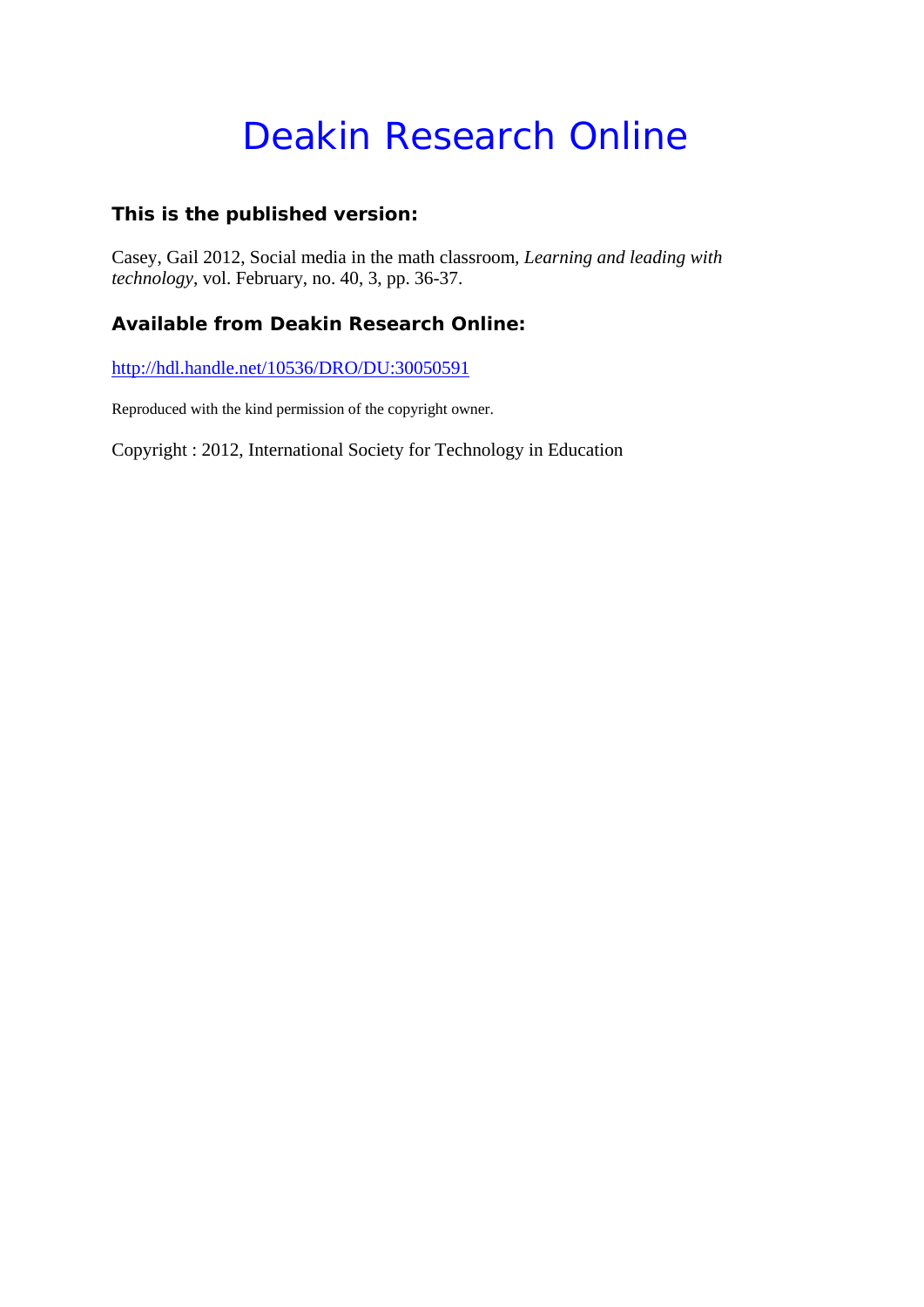## Social Media in the Math Classroom



am a teacher and PhD action re-<br>searcher, and I have been integrating social media into my face-toam a teacher and PhD action researcher, and I have been integratface classes for years. Many students today have knowledge that enables them to create, connect, and form partnerships in the learning process. Unfortunately, that knowledge is not widely used in the classroom.

Over time and through the action research cycle, I have found that I needed to respect my students' input in their learning and create a partnership with them. By integrating social media into the classroom and by designing creative learning activities, I have been able to move away from the concept of the teacher telling students what to do and how to do it.

For each of the past three semesters, I have designed and created an online social media discussion environment using a Ning (ghs2011.ning.com/ group/mashups), where all my students interact, collaborate, post content on blogs and discussion forums,

#### **Tip:** Navigating oceans



You can fly under the surface of oceans and explore underwater terrain, such as the the Davidson Seamount.

To view the surface of oceans, click View > Water surface. To view relevant points of interest, in the Layers panel, check Ocean.

You can mark locations under these water surfaces using placemarks.

Learn more about Ocean in Google Earth »

make online friends, and learn from each other.

It would have been easy to use the Ning solely for the purpose of providing information, class timelines, formulae, and links to basic resources. The challenge was to promote creative thinking and to share that thinking across grade levels and subject areas. So I used the Ning as a one-stop shop to post dynamic projects, which also involved peer critical feedback and peer assessment. It was similar to Facebook, but I moderated membership and



By Gail Casey